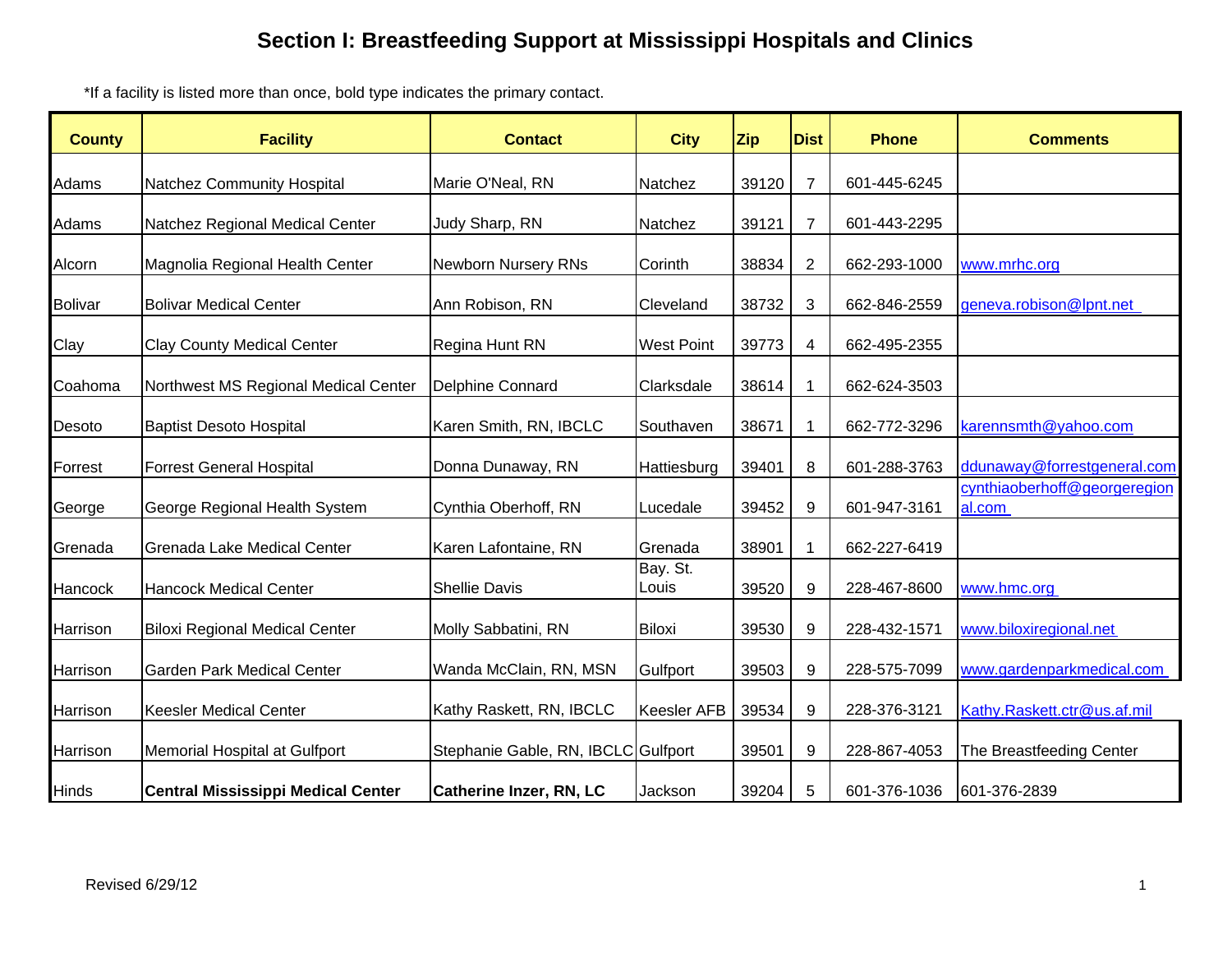\*If a facility is listed more than once, bold type indicates the primary contact.

| <b>County</b> | <b>Facility</b>                           | <b>Contact</b>                    | <b>City</b> | <b>Zip</b> | <b>Dist</b>    | <b>Phone</b> | <b>Comments</b>             |
|---------------|-------------------------------------------|-----------------------------------|-------------|------------|----------------|--------------|-----------------------------|
|               |                                           | Cris Glick, MD, FAAP,             |             |            |                |              |                             |
| Hinds         | Central Mississippi Medical Center        | <b>IBCLC</b>                      | Jackson     | 39204      | 5              | 601-209-3030 | 601-981-0931                |
|               |                                           | Diane Sims, RN, IBCLC             |             |            |                | 601-968-1803 | dsims@mbhs.org              |
| Hinds         | <b>Mississippi Baptist Medical Center</b> | Trisha Qualls, RN, IBCLC          | Jackson     | 39202      | 5              | 601-968-4079 | pqualls@mbhs.org            |
|               |                                           | Cris Glick, MD, FAAP,             |             |            |                |              |                             |
| <b>Hinds</b>  | Mississippi Baptist Medical Center        | <b>IBCLC</b>                      | Jackson     | 39202      | 5              | 601-209-3030 | 601-981-0931                |
| Hinds         | Mississippi Baptist Medical Center        | Stephanie Sullivan, RD            | Jackson     | 39202      | 5              | 601-906-7565 | stephrsullivan@gmail.com    |
|               |                                           | <b>Camille Foretich, IBCLC</b>    |             |            |                |              | gking@stdom.com             |
| Hinds         | <b>St. Dominic Hospital</b>               | <b>Gidget King, RN</b>            | Jackson     | 39216      | 5              | 601-200-5643 | cforetich@stdom.com         |
| Hinds         | St. Dominic Hospital                      | Dawn DeArmond, RN,<br>CNNP, IBCLC | Jackson     | 39216      | 5              | 601-929-1082 |                             |
|               |                                           | Cris Glick, MD, FAAP,             |             |            |                |              |                             |
| Hinds         | St. Dominic Hospital                      | <b>IBCLC</b>                      | Jackson     | 39216      | 5              | 601-209-3030 | 601-981-0931                |
|               |                                           | Cheryl Lloyd, RNC, IBCLC          |             |            |                |              | leave message if no answer  |
| <b>Hinds</b>  | University of MS Medical Center           | Evora Knight, RN, IBCLC           | Jackson     | 39216      | 5              | 601-815-7461 | clloyd@umc.edu              |
|               |                                           | Deonna Adkinson, RN,              | Ocean       |            |                |              |                             |
| Jackson       | Ocean Springs Hospital                    | <b>IBCLC</b>                      | Springs     | 39564      | 9              | 228-818-1111 | Ruth Johnson, RN            |
|               |                                           |                                   |             |            |                |              |                             |
| Jackson       | Singing River Hospital, Pascagoula        | Molly Graham, RN                  | Pascagoula  | 39581      | 9              | 228-809-5070 |                             |
| Jones         | South Central Regional Medical Center     | Newborn Nursery RNs               | Laurel      | 39440      | 8              | 601-426-4500 | www.scrmc.com               |
|               |                                           | Kathy Shoalmire, IBCLC            |             |            |                | 662-801-6695 |                             |
| Lafayette     | Baptist Memorial Hospital, North MS       | <b>Pauline McCullar</b>           | Oxford      | 38655      | $\overline{2}$ | 662-232-8100 | kathryn.shoalmire@bmhcc.org |
|               |                                           | Melissa Dunaway, RN, OB           |             |            |                |              | www.melissa.dunaway@wesle   |
| Lamar         | <b>Wesley Medical Center</b>              | Educator                          | Hattiesburg | 39402      | 8              | 601-268-8000 | v.com                       |
|               |                                           |                                   |             |            |                |              |                             |
| Lauderdale    | Anderson Regional Medical Center          | Reba Lee, RN, CLC                 | Meridian    | 39301      | 6              | 601-553-6034 | www.jarmc.org               |
|               | Anderson Regional Medical Center,         |                                   |             |            |                |              |                             |
| Lauderdale    | South campus                              | Patti Ball, RN                    | Meridian    | 39301      | 6              | 601-693-2511 |                             |
|               | Lauderdale   Rush Health Systems          | Lisa Primeaux, RN, IBCLC          | Meridian    | 39301      | 6              | 601-703-9385 | lisapms@comcast.net         |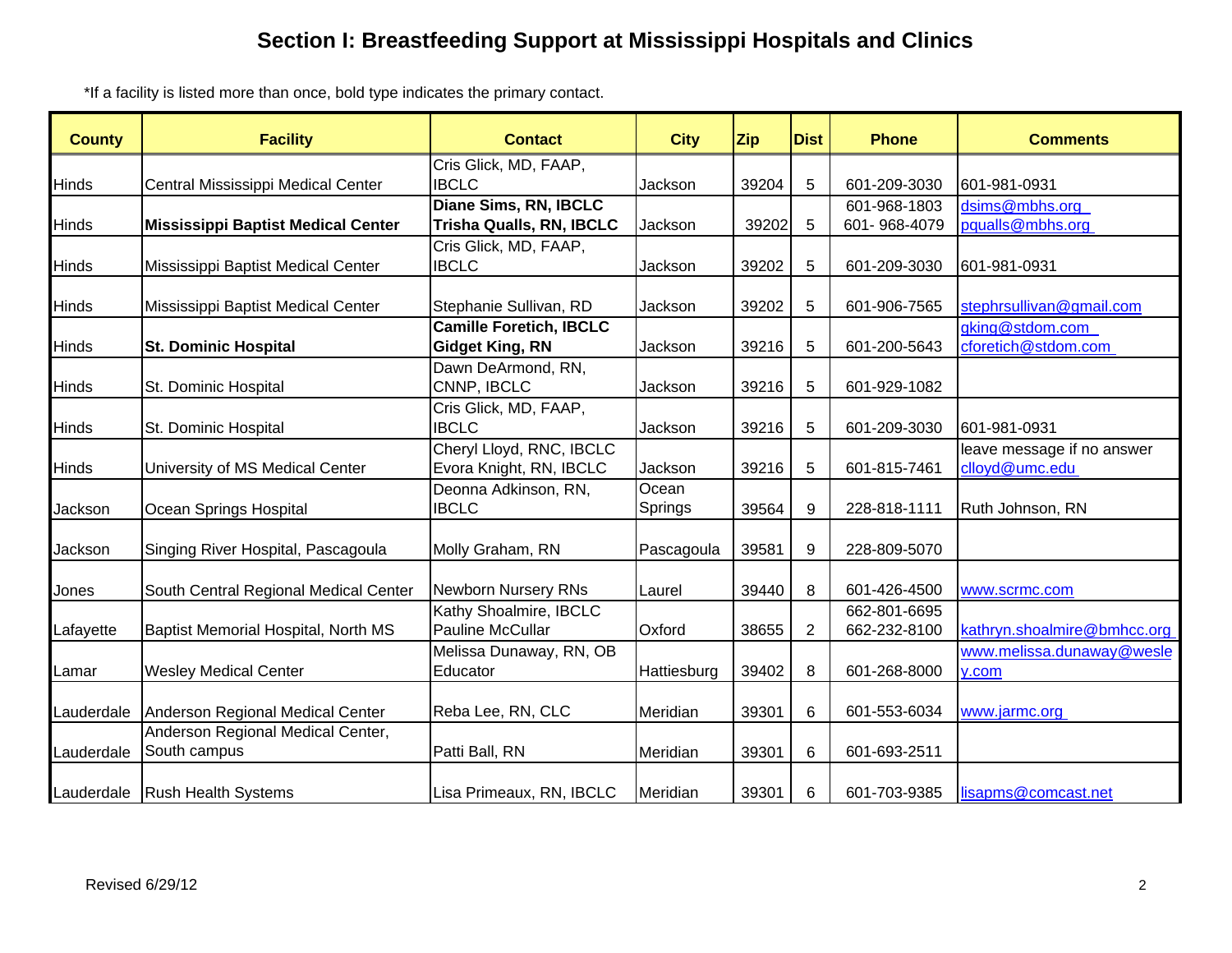\*If a facility is listed more than once, bold type indicates the primary contact.

| <b>County</b> | <b>Facility</b>                         | <b>Contact</b>                        | <b>City</b>   | <b>Zip</b> | <b>Dist</b>      | <b>Phone</b> | <b>Comments</b>               |
|---------------|-----------------------------------------|---------------------------------------|---------------|------------|------------------|--------------|-------------------------------|
|               |                                         | Karen Bishop, RN, IBCLC               |               |            |                  |              | kbishop@nmhs.net              |
| Lee           | Northeast Mississippi Medical Center    | Sabrina Ganaway, RN, IBCLC            | Tupelo        | 38801      | $\overline{2}$   | 662-377-5490 | sganaway@nmhs.net             |
|               |                                         |                                       |               |            |                  |              |                               |
| ∟eflore       | Greenwood Leflore Hospital              | Amy Brower, RN                        | Greenwood     | 38930      | 3                | 662-459-1237 | abrower@glh.org               |
|               |                                         | Jennifer Meilstrup Angie              |               |            |                  | 601-835-6011 |                               |
| Lincoln       | Kings' Daughters Medical Center         | Williamson                            | Brookhaven    | 39601      | $\overline{7}$   | 601-757-0648 | www.kdmc.org                  |
| Lowndes       | Baptist Memorial - Golden Triangle      | Sherry Kyzer, RN                      | Columbus      | 39705      | 4                | 662-244-1255 |                               |
|               |                                         | Kate Conway, RN                       |               |            |                  | 601-855-6402 |                               |
| Madison       | Madison River Oaks Medical Center       | Tracy Sims, RN                        | Madison       | 39110      | 5                | 601-855-6403 |                               |
|               |                                         | Dr. Rebecca Saenz, IBCLC              |               |            |                  |              | p.m. appointments only; leave |
| Madison       | <b>MS Breastfeeding Medicine Clinic</b> | Linda Pittman, RN, IBCLC              | Madison       | 39110      | 5                | 601-898-7979 | message                       |
| Monroe        | Gilmore Memorial Regional Medical Ctr   | Tricia Knight, RN                     | Amory         | 38821      | $\overline{4}$   | 662-256-7111 |                               |
|               | Oktibbeha Regional Med Center           | Paula Hamilton, RN, CCE,              |               |            |                  |              |                               |
| Oktibbeha     | <b>Lactation Clinic</b>                 | <b>IBCLC</b>                          | Starkville    | 39759      | 4                | 662-615-3364 |                               |
| Oktibbeha     | Oktibbeha Regional Medical Center       | Martha Fulcher, RN, IBCLC             | Starkville    | 39759      | 4                | 662-323-4320 |                               |
|               |                                         | Sherry Bryant/Jennifer                |               |            |                  |              |                               |
| Panola        | <b>Tri Lakes Medical Center</b>         | Williams                              | Batesville    | 38606      | $\mathbf{1}$     | 662-563-5611 | www.trilakesmc.com            |
| Pearl River   | <b>Highland Community Hospital</b>      | Janelle Imhoff                        | Picayune      | 39466      | $\boldsymbol{9}$ | 601-798-4711 | www.highlandch.com            |
| Pike          | Southwest Regional Medical Center       | Angela Parker                         | <b>McComb</b> | 39648      | $\overline{7}$   | 601-249-5500 | 601-249-1453                  |
| Rankin        | <b>River Oaks Hospital, Baby Suites</b> | Jean Dunn, RN, BSN                    | Flowood       | 39296      | 5                | 601-932-1030 | jean.dunn@HMA.corp            |
|               |                                         | Dawn DeArmond, RN,                    |               |            |                  |              |                               |
| Rankin        | <b>River Oaks Hospital, Baby Suites</b> | CNNP, IBCLC                           | Flowood       | 39296      | 5                | 601-929-1082 |                               |
| Rankin        | <b>River Oaks Hospital, Baby Suites</b> | Cris Glick, MD, FAAP,<br><b>IBCLC</b> | Flowood       | 39296      | 5                | 601-209-3030 | 601-981-0931                  |
|               |                                         |                                       |               |            |                  |              |                               |
| Rankin        | <b>Woman's Hospital</b>                 | Debi Fatherree, RN, IBCLC             | Flowood       | 39232      | 5                | 601-932-1000 | debi.fatherree@hma.com        |
|               |                                         | Cris Glick, MD, FAAP,                 |               |            |                  |              |                               |
| Rankin        | <b>Woman's Hospital</b>                 | <b>IBCLC</b>                          | Flowood       | 39232      | 5                | 601-209-3030 | 601-981-0931                  |